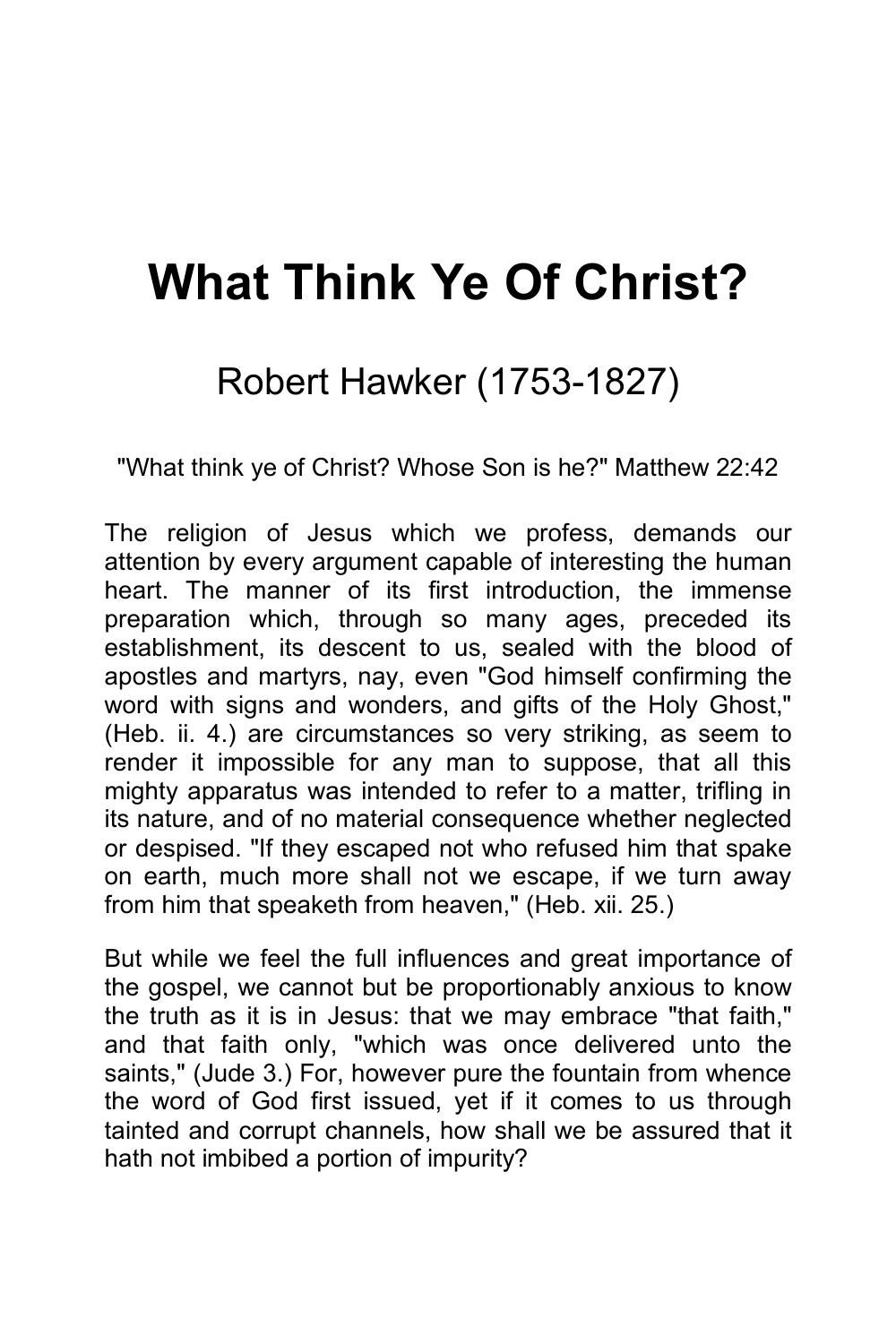It is a well-known truth, and cannot be dissembled, that, from the very infancy of Christianity, errors crept into the church. The tares of infidelity and scepticism were early sown with the good seed. They sprung up and appeared together, and both (as our blessed Lord himself predicted)" will grow together unto the harvest," (Matt. xiii. 30.) But let not the faithful despond on this account. Tares are always to be discerned from good seed. The Lord in his providence hath a gracious design in every dispensation. There must be heresies among you," (saith an apostle) "that they which are approved may be made manifest among you," (I Cor. xi. 19.) Even the errors of opinion, therefore, are not without their use in the present state of discipline, for they serve to ascertain and prove the truth. And from this ordeal the gospel hath been always found to come forth, not only with more clearness, but also bringing with it increasing evidence of its divine authority.

Every age hath been distinguished by some peculiar mode of hostility against the principles of our holy faith. By open attack, and by insidious design, the false friend and the professed foe have alike aimed their blows, to effect the ruin of the church. But we know who it is that hath said, his church is founded on a rock, against which the gates of hell shall not prevail," (Matt. xvi. 18.) The enemies who have come forward against Christianity, have only broken their arrows against its impenetrable shield, and, tired of the unequal combat, have withdrawn from the field in silence.

It would, however, be in vain to expect that all opposition should cease. The Lord the Spirit permits the existence of error, with a view to accomplish some greater good. By this means the truth, when discovered, is placed on a more firm and sure foundation, and in the mean time it answers the necessary ends of trial to exercise the faith of the true believer.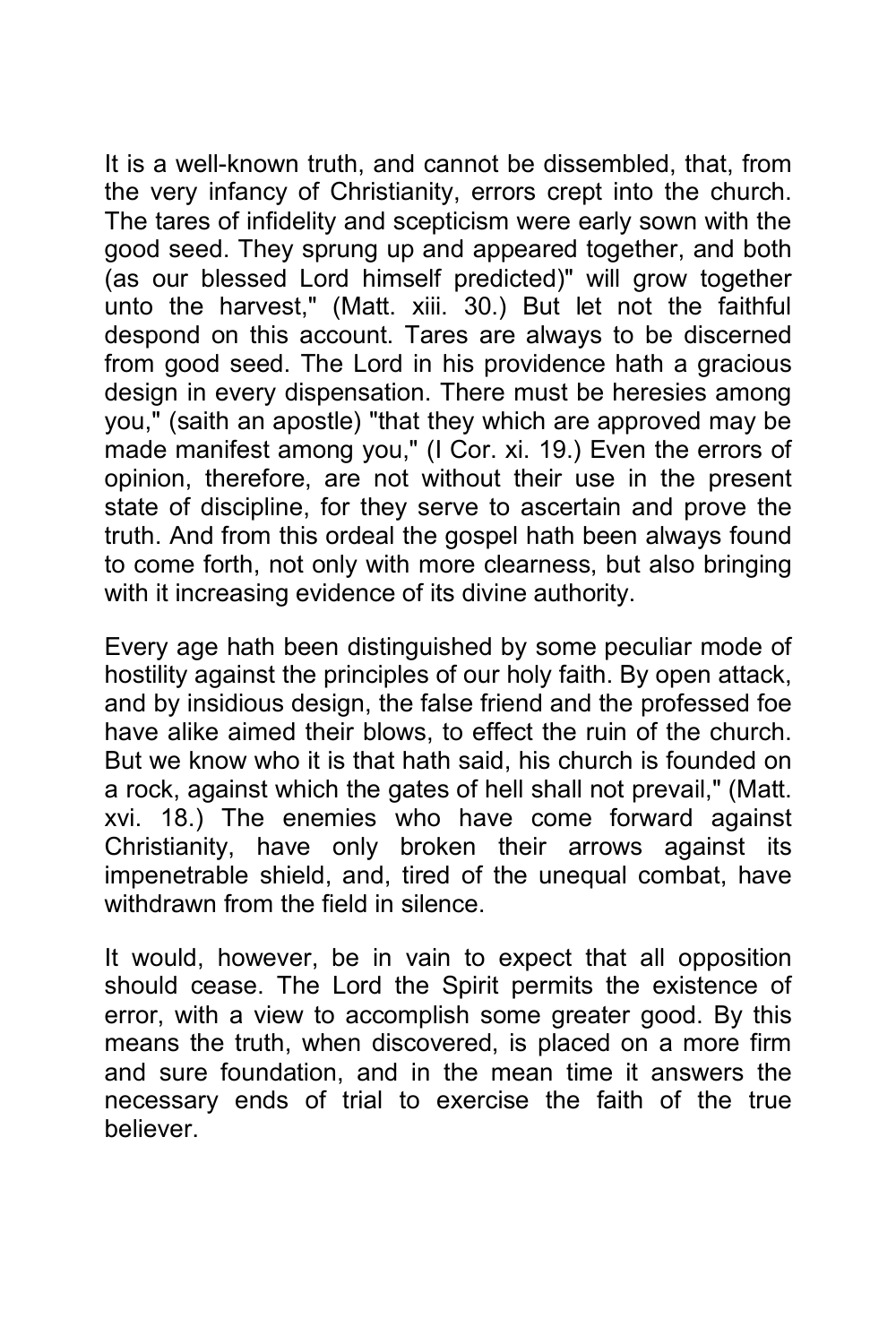Besides, while the corrupt passions of the human mind remain unreformed, there will be always some who will find an interest in opposing the pure system of morality contained in the gospel, and while religion is sought for by others, "through philosophy and vain deceit, after the tradition of men, and not after Christ," (Coloss. ii. 8.), the pride of reason will not easily bend to the humbleness and docility of little children, which is so necessary to the reception of those doctrines by which the Christian faith is peculiarly known. From both these causes, therefore, the religion of Jesus will always sure to meet with opposition.

The controversy of the present hour seems to be particularly of this latter kind. Under the specious pretence that reason alone is competent to determine measure of religious faith, a certain class of men (and in the garb of friends to Christianity too) have presumed to analyze the several parts of revelation by this standard, and have peremptorily rejected every thing beyond the power of reason to account for, as impossible to have proceeded from God. Thus, with a rash and bold hand, they have torn from the gospel all the sacred mysteries of our holy faith, reduced the whole to a mere system of ethics, and degraded the divine Author of our salvation to a character no higher than that of a moral teacher - the equal of Socrates or Confucius. Nay, to such an height hath this doctrine advanced, that he who hath the dangerous honour of preeminence in this opinion hath declared, that the sentiments even of an apostle are invalid, and of no weight with him.

When errors of this fatal tendency spring up in the world, and come forth to the public under the sanction of distinguished names, we cannot be too much upon our guard, to repel the seducing influence. The GOD HEAD of CHRIST is the chief cornerstone in the edifice or Christianity. Remove this from the building and the whole fabric immediately totters. The foundation is shaken to the very centre. There appears at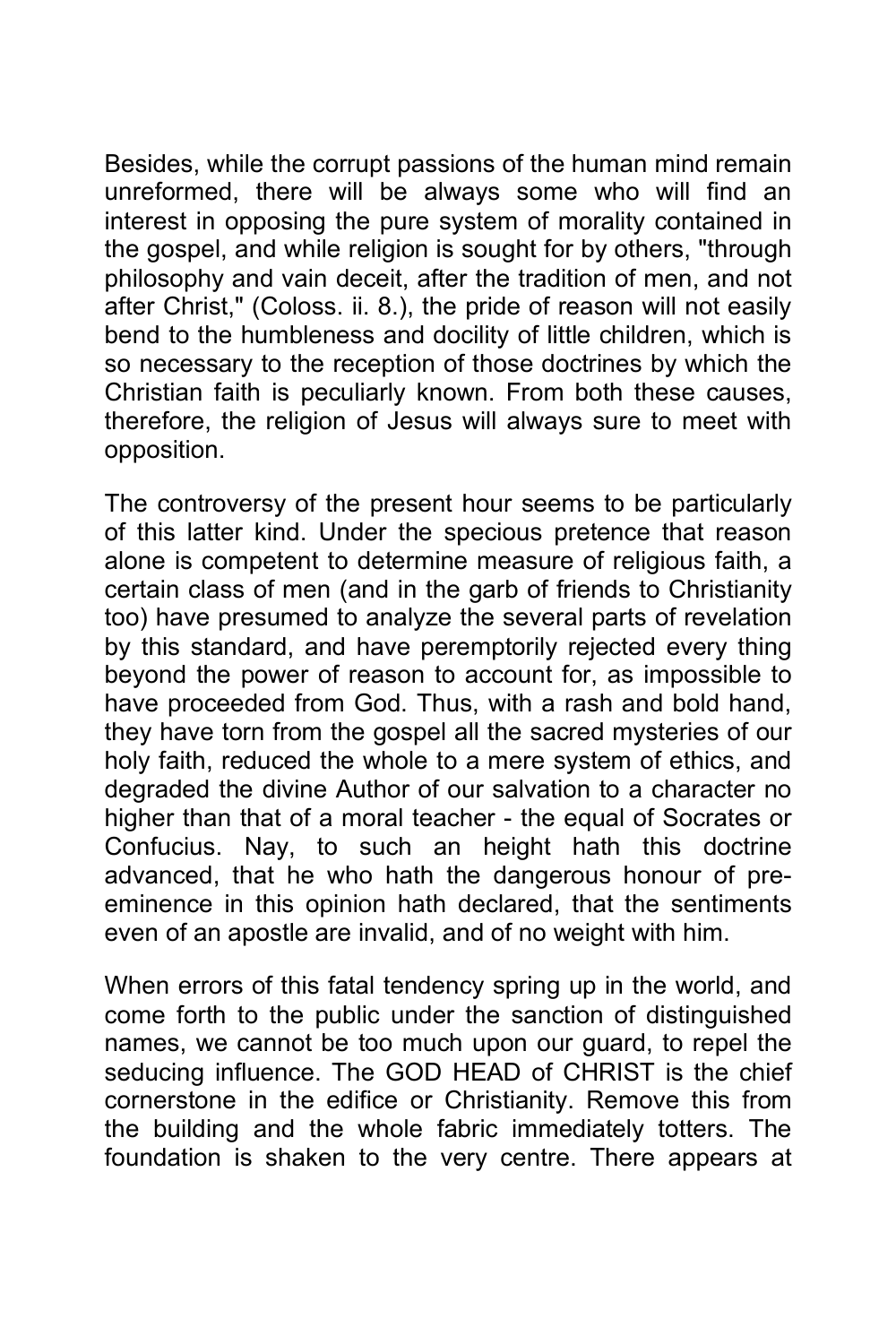once an evident disproportion between the end and the means; the importance of the object proposed, and the person by whom it was accomplished. And then the great doctrine of atonement falls to the ground, and all the rich promises of the gospel are done away.

In matters of less moment though we cannot but lament that there should be any dissensions amongst sincere professors of Christianity, yet when these refer to points of mere form or ceremony, and concern not the fundamentals of religion, it were a folly to contend. They arise from the weaknesses and prejudices of human nature, and are the result of that imperfection and frailty, which mark our very best performances. But when so vital a part of the gospel is attacked; the divinity of our blessed Lord palpably denied; himself classed among fallible men; all adoration to him expressly forbidden; and the members of the established Church branded with idolatry: it is impossible to regard such reproches with indifference. How can any true believer hear, with unconcern, that blessed Person, by whose sacred name we are called, thus degraded and traduced? Surely it must be a duty to come forward, and with becoming confidence assert the dignity of that GOD under whose banner we serve, and the purity of worship which we profess! Against assaults of this nature it can be no bigotry to remonstrate; nor will the just defence of our principles be deemed, by any liberal minds an ill-timed zeal. Nay, our silence might rather be construed into a tacit acknowledgment that we thought the charge unanswerable, and therefore meanly took refuge under an establishment which we were unable to defend.

But though gratitude, duty, and all the important interests of religion, demand this from us, and to remain supine and indifferent would be unpardonably criminal, yet, in opposing the opinions, we never oppose the persons of men. "The weapons of our warfare are not carnal, but mighty through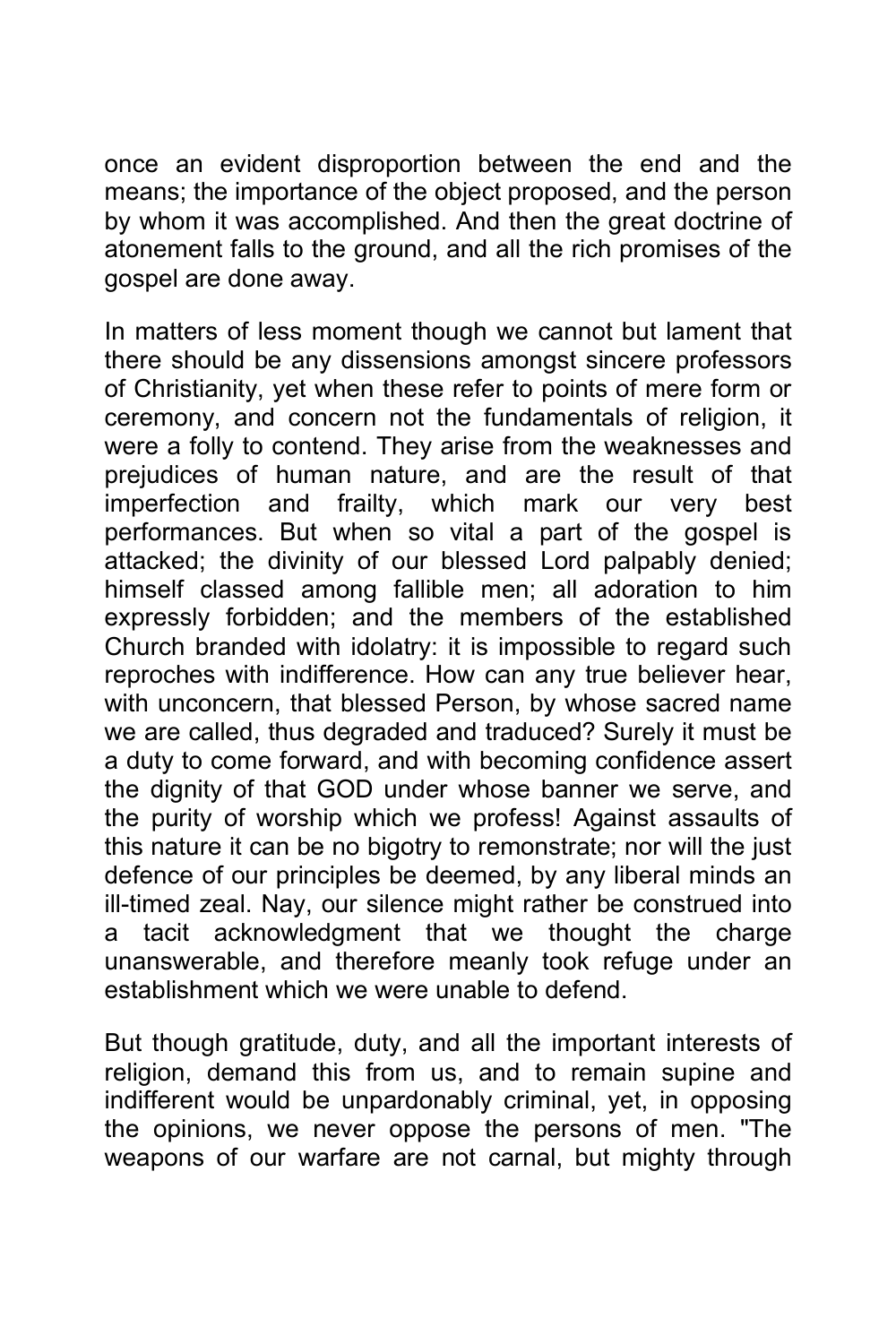God, to the pulling down of strong holds and bringing into captivity every thought to the obedience of Christ," (2 Cor. x. 4,5.) In the investigation of truth, every sincere friend to the gospel must wish, that all enquiries may be pursued, not only with Christian temper and candour, but with somewhat more than these, with affection and goodwill. It is not for the triumph of opinion we contend, but for truth. Our most earnest desires are, that "all may come to the knowledge of the truth and be saved," (1 Tim. ii. 4.) While anxious therefore, in the pursuit of this great point, we condemn no man for his religious principles. "To his own master he standeth or falleth," (Rom. xiv. 4.) Too conscious of our own manifold imperfections, we dare not be rigorous and unmerciful to the imperfections of others. And surrounded as we are with so much darkness in the present state of being, that we can hardly judge of the objects which are near us with any precision or certainly, we are well aware how little the wisest of us know of the nature and dispensations of God. It were to be wished that all parties and persuasions of Christians would duly consider this circumstance, that every one might "learn to think humbly of himself, and as he ought to think." But what a comfortable and encouraging relief to the mind is that gracious promise of scripture; that if we are brought under the blessed direction of the great Spirit of truth, he will guide us into all truth," (John xiv. 13.) "If we trust in the Lord, and lean not upon our own understanding, but in all our ways acknowledge him, he will direct our paths," (Prov. iii. 5, 6.) For "the secret of the Lord is with them that fear him, and he will shew them his covenant," (Ps. xxv. 13.)

With these objects in view, and under an humble hope of divine assistance, it is my intention, in this and a few following discourses, to examine the evidences of our Lord's divinity. The question is exceedingly interesting, and the event important. For if it can be proved that the testimony of scripture is against this doctrine; it will follow, that the faith we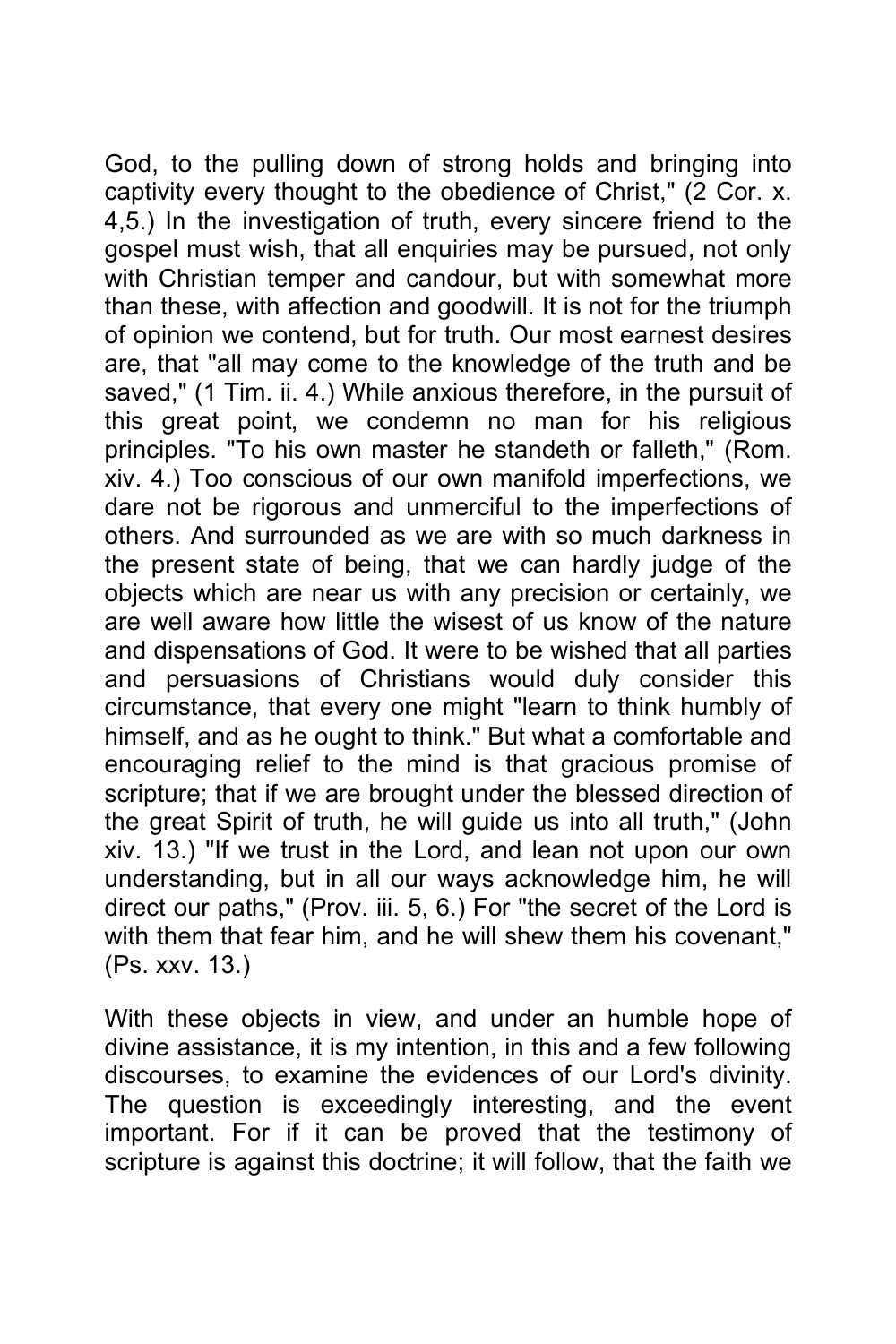profess, and the form of worship we observe, are founded on wrong principles; and all the venerable sanction of names, or the zeal of godly reformers, will be utterly insufficient to justify our continuance in them. But should it appear from the strictest investigation, that this great article of our church arises immediately from the scriptures themselves, and derives its influence wholly from this supreme authority; we have only to pity and pray for the conversion of those who differ from us. Their objections, instead of injuring our cause, will have proved beneficial to it, by enabling us to shew that "our faith does not stand in the wisdom of men, but in the power of God," (I Cor. ii. 5.)

In the prosecution of this design, it will be my duty to bring before you the evidences we are in possession of, to prove the GODHEAD of CHRIST. It will be yours to examine the same with carefulness and impartiality. And as our salvation is blended together, and rests upon the same common cause, you will give credit at least to my integrity, if not to my understanding. I should be utterly unworthy the sacred office I hold among you, were I capable of temporizing upon so awful a concern. I scruple riot therefore to say, I have received myself the belief of this great doctrine with the fullest conviction. It is the faith in which I trust, under the divine grace, always to live, and in which I hope to die. But, while anxious to discharge what appears to be only my duty, in placing this great principle of the gospel before you, upon its proper basis, I desire no one implicitly to follow my opinion. Upon so momentous a concern, every man, as far as he is able, should judge for himself. Like the Bereans, who are mentioned in sacred history with such honourable testimony, I would wish you to "search the scriptures daily whether these things are so," (Acts, xvii. 11.) Happy is that Christian whose experience in divine truths confirms the doctrines there revealed! Who (as the apostle says) from "believing on the Son of God hath the witness in himself," (I John v. 10.) If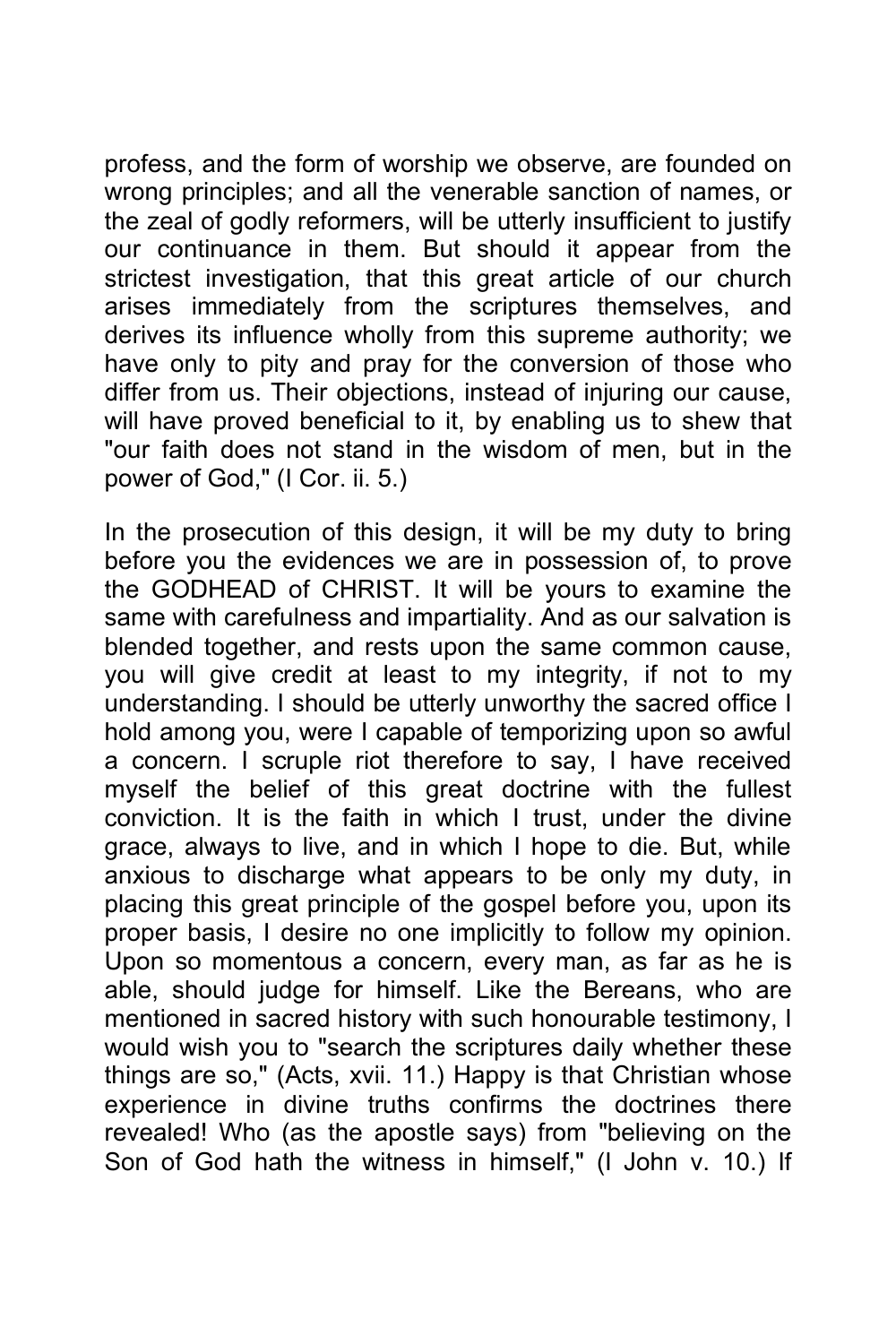religion be at all important, it must be highly important; indifference is unpardonable; inattention somewhat worse than folly. It is certainly the duty of every individual to be able to satisfy his own mind at least, if not to give an answer to others, of the hope that is in him: and that man must be strangely lost to all the great objects of eternity, who can sit down regardless in a matter of such infinite consequence, and which so highly concerns the salvation of his soul. Bend with me, I beseech you, before the awful throne of God, and let us humbly implore assistance from above, that the attention to this solemn subject, both of him who speaks and those who hear, may be rewarded with his grace. That "God may give, unto us the spirit of wisdom and revelation in the knowledge of him: the eyes of our understanding being enlightened, that we may know what is the hope of our calling, (Eph. i. 18, 19,) that we may prove things that are excellent, and that we may be sincere and without offence unto the day of Christ," (Phil. i. 10.)

And here, before I open the evidences in support of our blessed Lord's divinity, I beg once for all to premise, that I shall draw no conclusions in favour of this doctrine, but from Scripture; for on all disputable points in religion, this certainly is the only unerring standard of our judgment. I am free to confess that the whole body or commentators are nothing decisive with me on this important point. Whoever implicitly follows the opinion of men may be deceived. From the pure and uncorrupt word of God, there can be no danger of error or delusion. It is to this authority only I bend: and I trust you will find nothing in the course of these sermons insisted upon with the smallest emphasis, but what can clearly be proved from the testimony of Scripture.

It will be unnecessary to produce any evidence of the authenticity of the sacred books themselves. The hardiest champions of fidelity have never yet been able to disprove the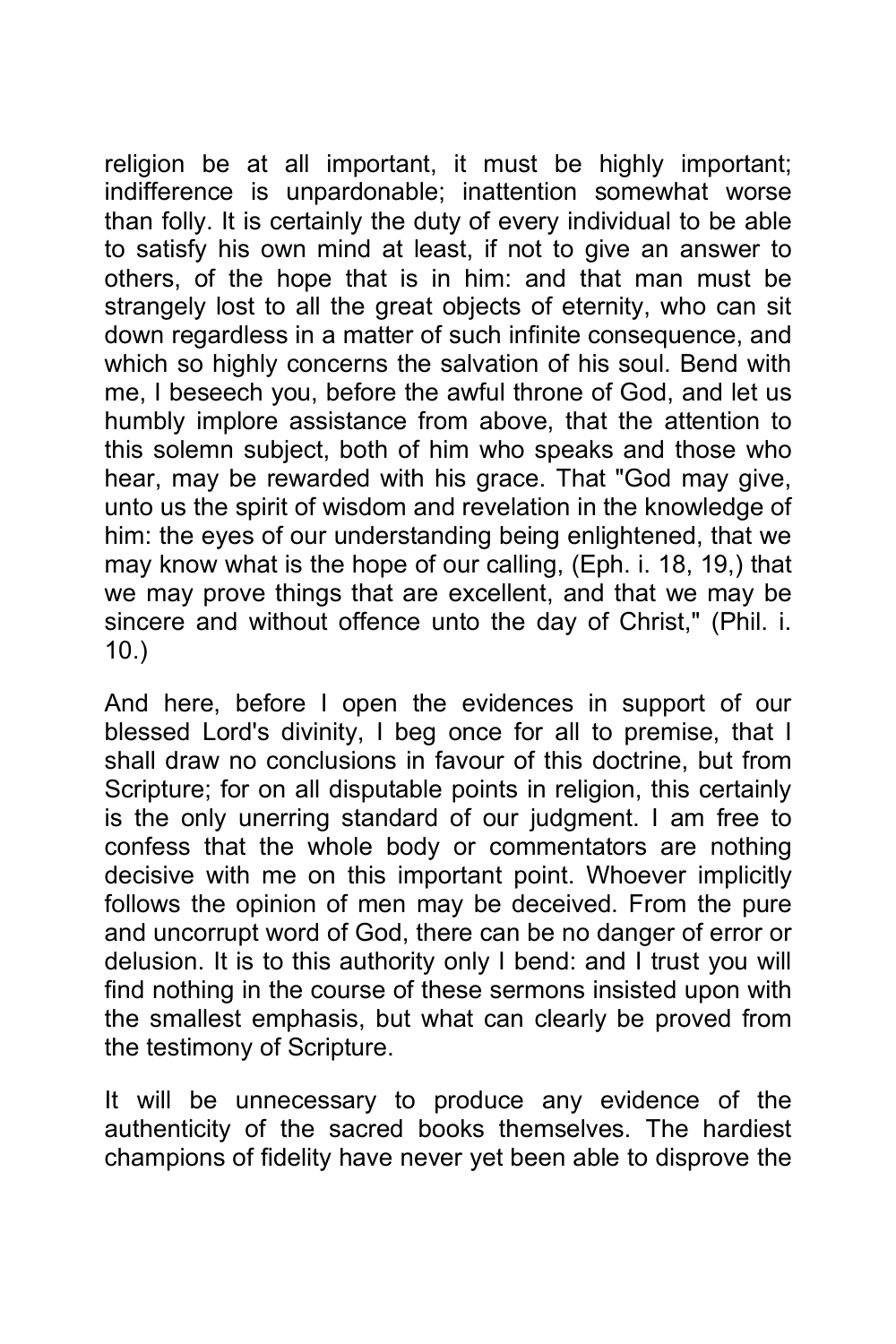marks of genuine truth and purity with which these records are transmitted to us. Were these discourses, indeed, levelled against the controversial writings of deists, it might be needful to take a larger circuit, and to shew the authority on which they rest. But as my present design is of another nature, and intended only to prevent your minds from being led away by an opinion injurious to Christianity, and advanced by Christians themselves, who acknowledge with us the writings of the New Testament to be genuine, it is not necessary, upon this occasion, to bring forward any evidence in their support. Taking it for granted, therefore, that the sacred volume is admitted to be authentic, I shall immediately proceed to bring before you that great body of evidence with which the Scriptures abound, to prove the deity of the Son of God, and that Jesus is, in the fullest sense of the expression, "one with the Father-over all, God blessed for ever. Amen."

The words of the text which I have thought to be most pertinent to the purpose of opening the subject on the divinity of Christ, are not a little demonstrative of the great point in question.

Our blessed Lord had been interrogated by the Pharisees and Sadducees, (and it should seem not with the most friendly design,) upon certain matters of opinion peculiar to each sect. After this conference, Jesus himself proposed to them the question in the text: "What think ye of Christ? whose son is he? They say unto him, The son of David. He saith unto them, How then doth David in spirit call him Lord; saying, The Lord said unto my Lord, Sit thou on my right hand, until I make thine enemies thy foot-stool? If David then call him Lord, how is he his son?" Let any man of plain common understanding read this passage as it stands in the New Testament, and then determine for himself; Will it not instantly strike him, that our blessed Lord meant to infer, that somewhat above the nature of an human being was appointed to distinguish the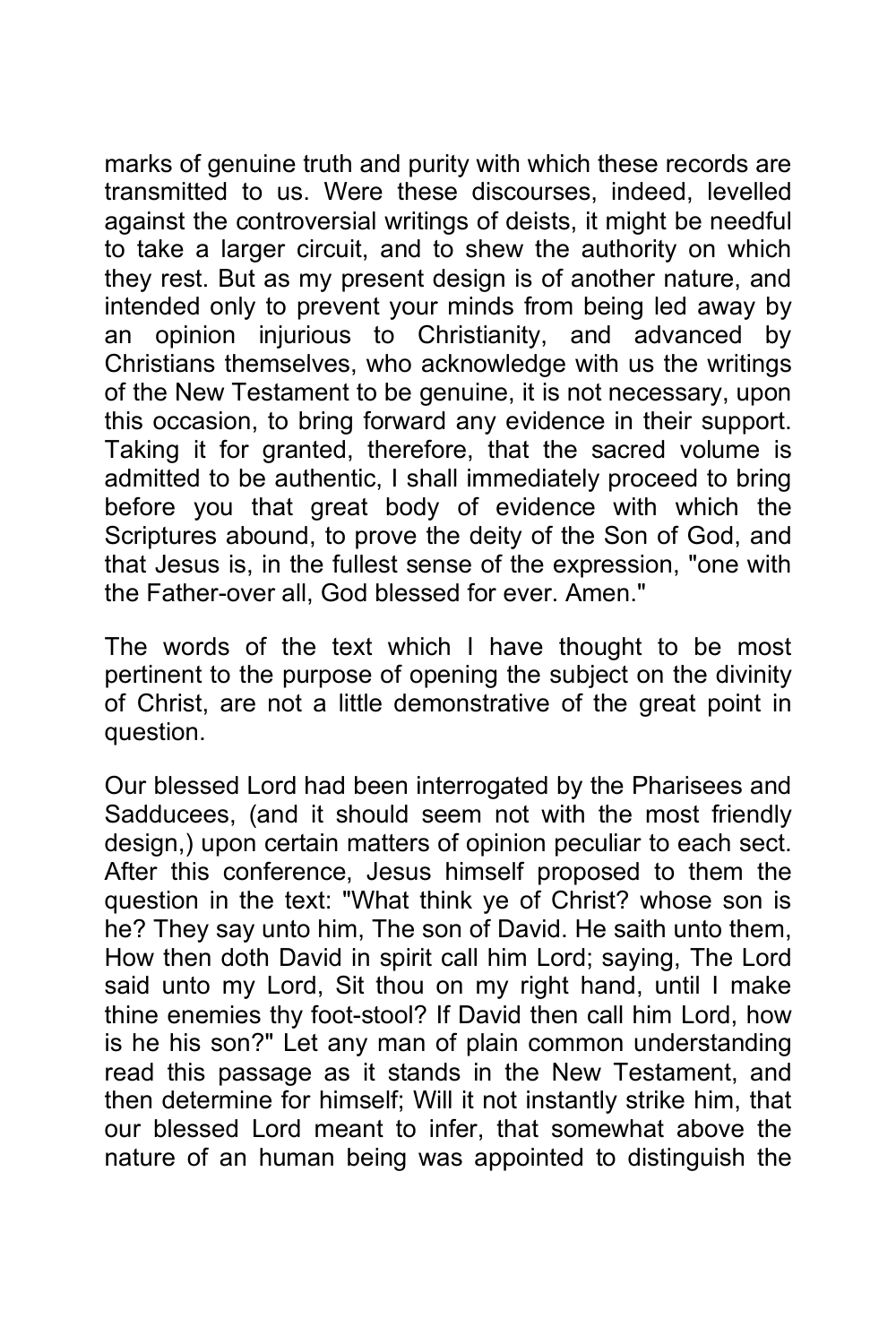character of the Messiah? That, notwithstanding Christ, according to the flesh, was to spring from the seed of David, yet, at the same time, by his superior nature, he was to be David's Lord. That our Saviour's argument was considered in this light by his hearers, and that it wrought a conviction of this kind upon their minds, seems highly probable; for the Evangelist adds, "They were not able to answer him a word, neither durst any man, from that day forth, ask him any more questions."

But passing by this argument in favour of our cause, I lay no stress upon it. It is the question only in the text which I wish to make use of as the basis of this discourse: " What think ye of Christ? whose son is he?" Is he, according to the opinion of our modern Socinians, simply no other than a man; or, agreeable to the doctrine of the Scriptures, is he the Son of God? This is the great and interesting question to be discussed in the prosecution of this subject. And my sincere prayers to God are, that void of all party persuasion, and unbiassed by the smallest prejudice, our researches may be directed by the influence of that blessed Spirit of truth, "which will guide us into all truth."

To a mind perfectly free from prepossession, and open to conviction, the numberless passages we meet with in Scripture, which fully and unequivocally declare Christ to be the Son of God, might, one would think, decidedly prove his Godhead. For such a distinguished and peculiar appellation cannot, with the smallest shadow of reason, be applied to him, unless his pretensions to the relationship it includes be also admitted.

Some, however, who have considered our blessed Lord in a higher degree of dignity than any prophet or messenger of God who preceded him; have yet conceived that nothing valid to the argument can be derived from this phrase of "Son of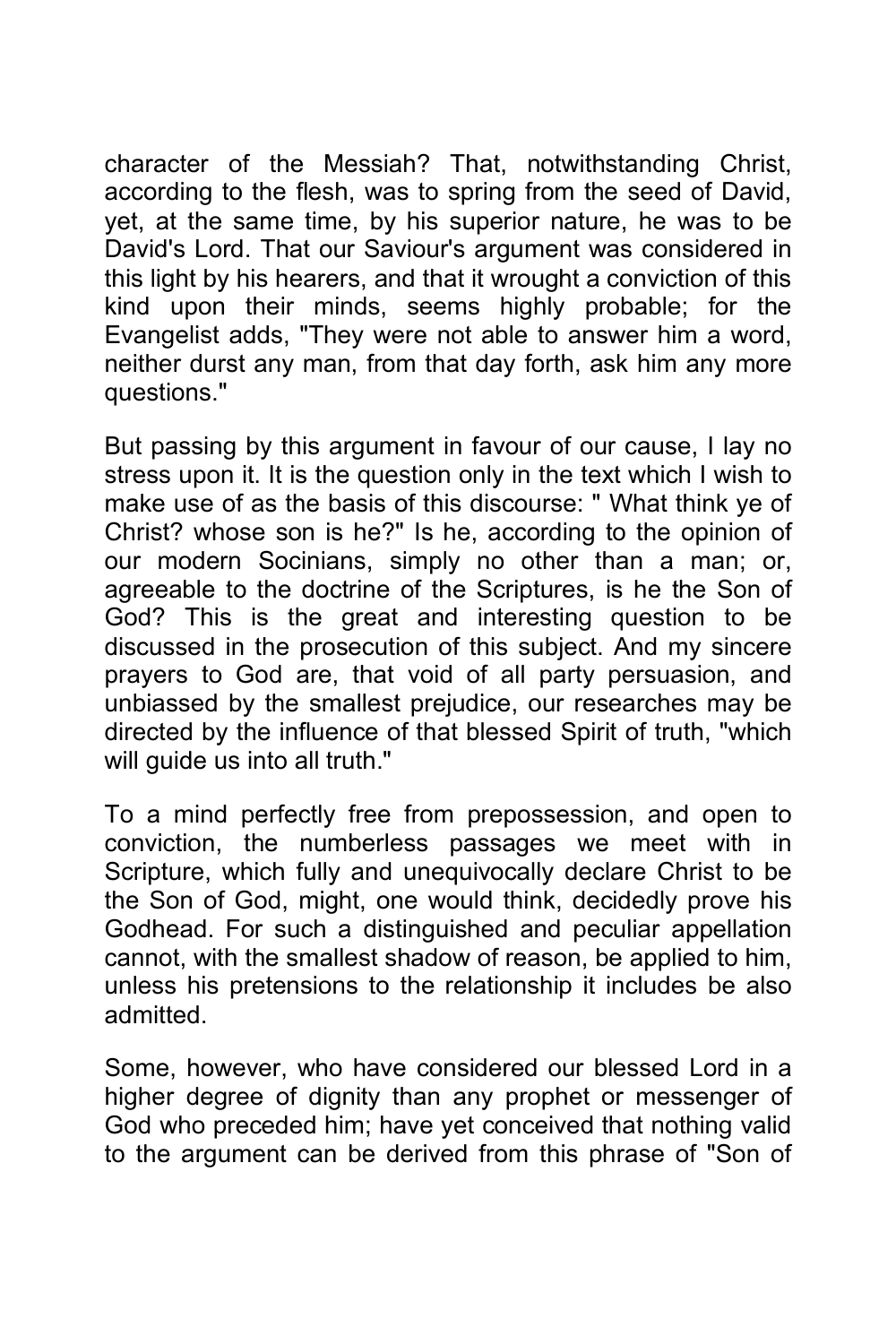God," with which Christ is every where distingushed in the sacred writings. And, among other reasons, they have assigned that this title is sometimes given also in Scripture to angels, to magistrates, and even good Christians. It is wonderful that men of the most penetrating abilities should not immediately perceive the very dissimilar circumstances under which this appellation is used when applied to men, and when spoken of him who is not only said to be "the Son of God;" but declared to be the Son of God "with power;" and also "the express image of his person," (Rom. i. 4. Heb. i. 3.) They who are so ready to class our Lord's pretensions to this title with those of the general mass of eminent persons to whom it is sometimes given, would be at a loss, I believe, to explain, upon the same principles, in what sense we are to understand the term when it is connected with the most expressive phrases, such as "the only begotten Son of God who was in the bosom of the Father;" the "beloved Son of God," and "dear Son of God, the image of the invisible God, the first-born of every creature," (John i. 14-18. Matthew iii. 17. Mark ix. 7; Luke ix. 35. Colossians i. 13-15.) There must be something surely peculiar in those instances, and different from the common acceptation of the phrase when conferred by way of eminence on particular persons or characters. But, added to these striking particularities, there are other corroborating circumstances, which put the matter beyond all doubt, and which I shall much wonder if the most extravagant latitude of construction can possibly do away.

If I can prove to your satisfaction that this distinguished title, by which Christ is every where, in the New Testament, called the Son of God, was not applied to him merely by his followers, but was the individual character by which his commission and authority were to be made known; that it was first declared by the angel in his address to Mary at the annunciation; afterwards assumed by our Lord himself at his entrance upon his public character; received the testimony, of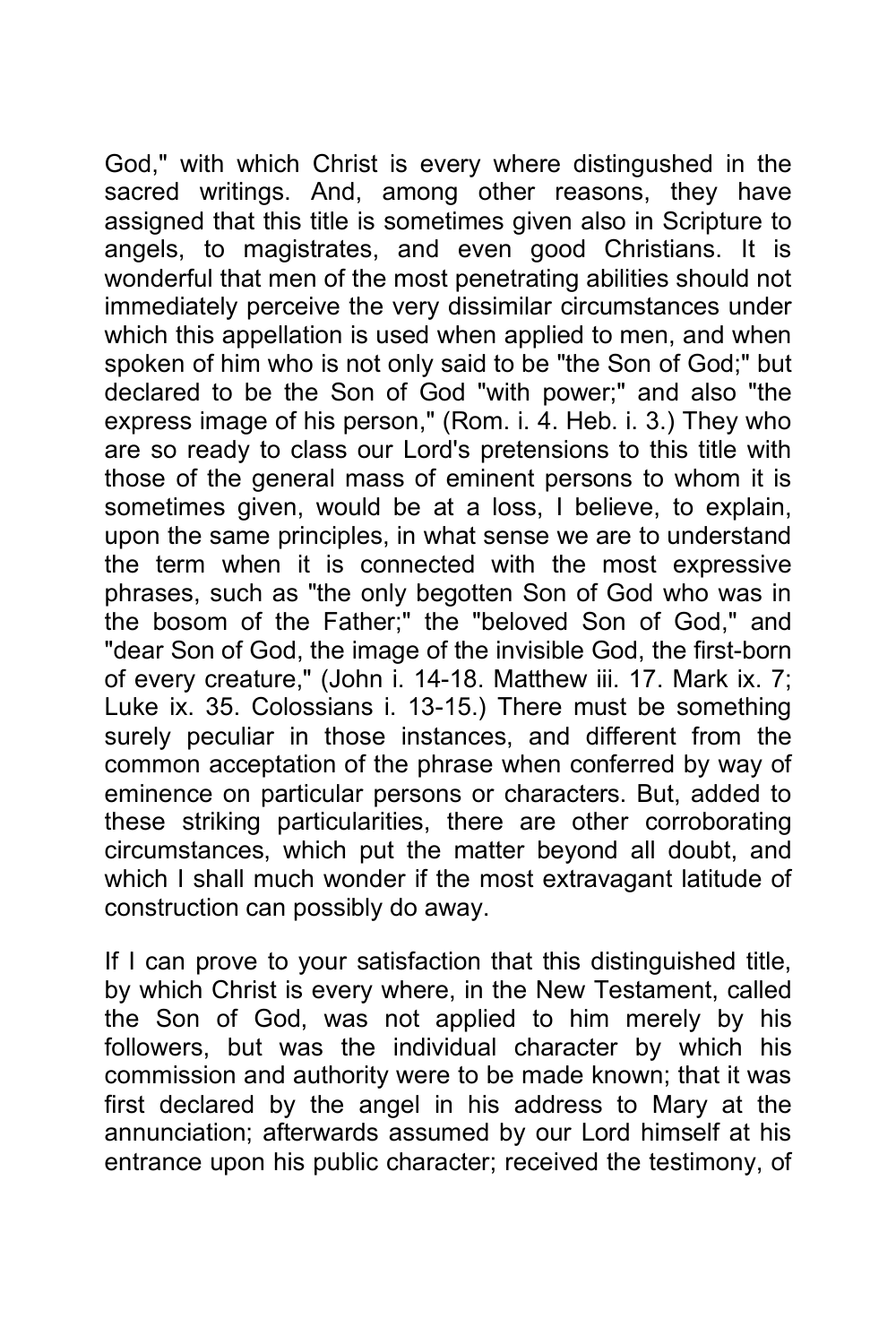a voice from heaven, in confirmation of its truth, more than once, during our Lord's exercise of his ministry; and that even the spirits of darkness gave the same evidence to it: in short that this title uniformly characterized his person while he continued upon earth, and is the distinguishing name by which the apostles and inspired writers have revealed his doctrines to all ages of the church; and that these facts do not depend upon a single passage of a questionable sense or meaning, but that one invariable strain of testimony runs through the whole volumne of Scripture. If, I say, I can shew this, I should hope it would be conclusive and satisfactory to every candid person. Permit me, therefore, to bring before you the several testimonies of this kind by which this leading proof of Christ's divinity is confirmed and assured.

The first instance is that of the angel in his salutation of Mary The Holy Ghost shall come upon thee, and the power of the Highest shall overshadow thee; THEREFORE that holy thing which shall be born of thee shall be called the Son of God," (Luke i. .9,5.) Now here is an express and positive reason assigned why Jesus is called the Son of God: from the Holy Ghost coming upon Mary, and the power of the Highest overshadowing her; by which our blessed Lord, deriving his existence in the flesh from a Divine Power, and without the intervention of an human father, he was truly and properly called the Son of God. A circumstance evidently peculiar to Christ, and by which the title becomes applicable only to him. Had the conception not been miraculous, but the natural consequence of Mary's marriage with her husband, there could have been no reason given for this appellation. There is something also very remarkable in the angel's expression: he does not say in consequence of this overshadowing power of the Highest "the child" shall be called the Son of God, but "that holy thing;" there by drawing a striking distinction between the Word made flesh and the highest created being whatever.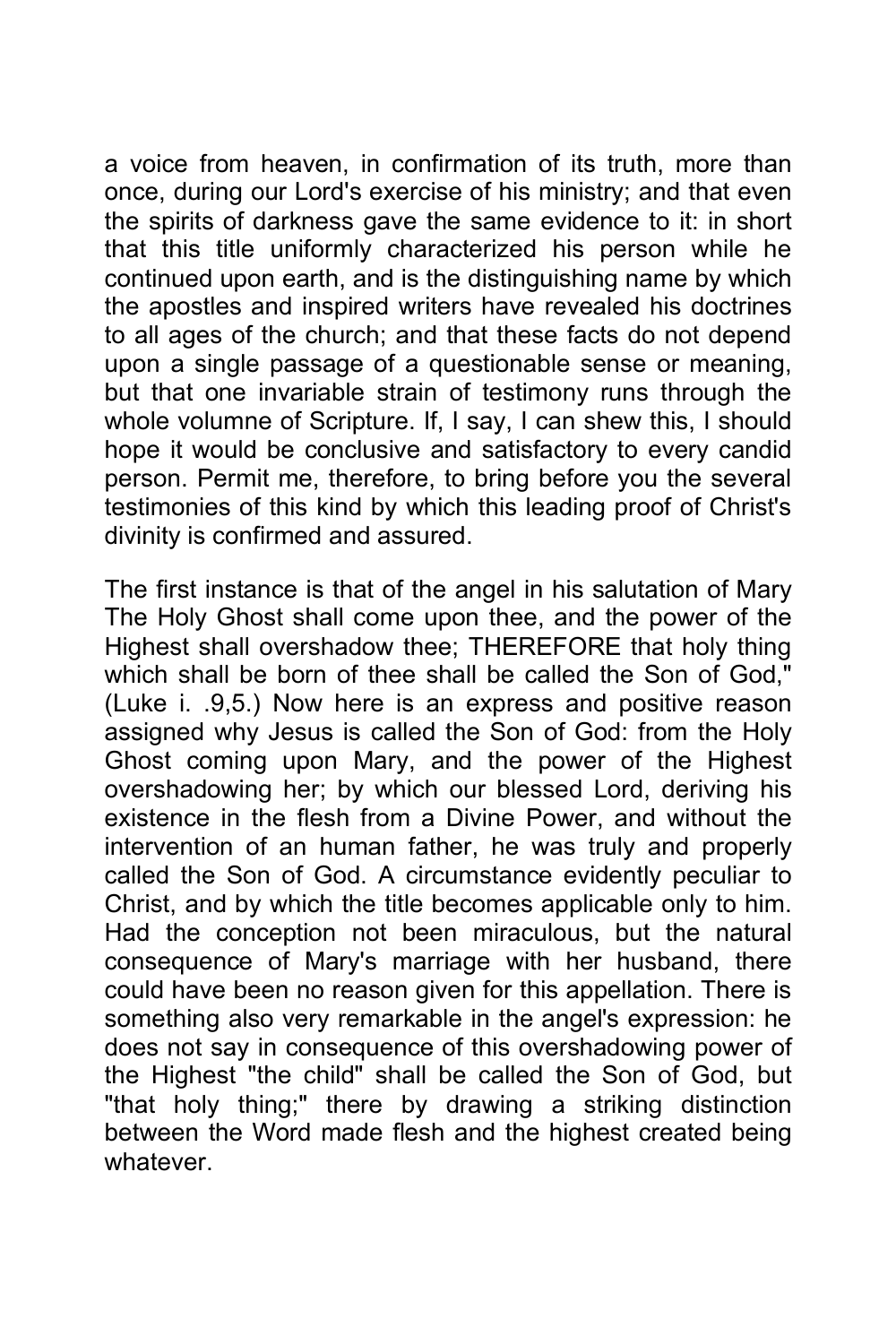The second proof I shall bring of Christ's exclusive claim to this title, personally considered, is the testimony of a voice from heaven, both at his baptism, and again at his transfiguration: "This is my beloved Son in whom I am well pleased," (Matthew iii. 17. xviii. 5: &c. Luke ix. 35. Mark ix.) This, also, I conceive to be another very striking discrimination between the ordinary custom observable among men, whereby eminent persons may be distinguished by eminent titles; and the authority of a voice from heaven, giving so extraordinary a demonstration of the dignity of him to whom it was applied. If it can be any where shewn, and in any one instance, that any individual among the sons of men ever received such a testimony from above, then this of Jesus at his baptism and transfiguration will by so much be lessened upon a comparison in its importance: but if not, and it be clearly proved that CHRIST and CHRIST only was so distinguished, it plainly follows, that there must have been something peculiar in his person and character, from his receiving such supernatural attestations of his dignity and consequence. For we may venture to ask, in the words of the apostle, "Unto which of the angels said he at any time, Thou art my Son, this day have I begotten thee?" (Hebrews i. 5.)

But, thirdly, we have other testimony beside that of the angel, and a voice from above, for the spirits of darkness brought their unwilling evidence to the same great truth. Read only the latter part of the fourth chapter of the gospel by St.Luke, and then determine on what ground it is that Christ is called the Son of God. "And in the synagogue there was a man which had a spirit of an unclean devil, and he cried with a loud voice, saying, Let us alone, what have we to do with thee, thou Jesus of Nazareth; art thou come to destroy us? I know thee who thou art, the Holy One of God. And devils also came out of many, crying out, and saying, Thou art Christ, the Son of God. And he, rebuking them, suffered them not to speak, for they knew that he was Christ," (Luke vi. 41. Mark v.) What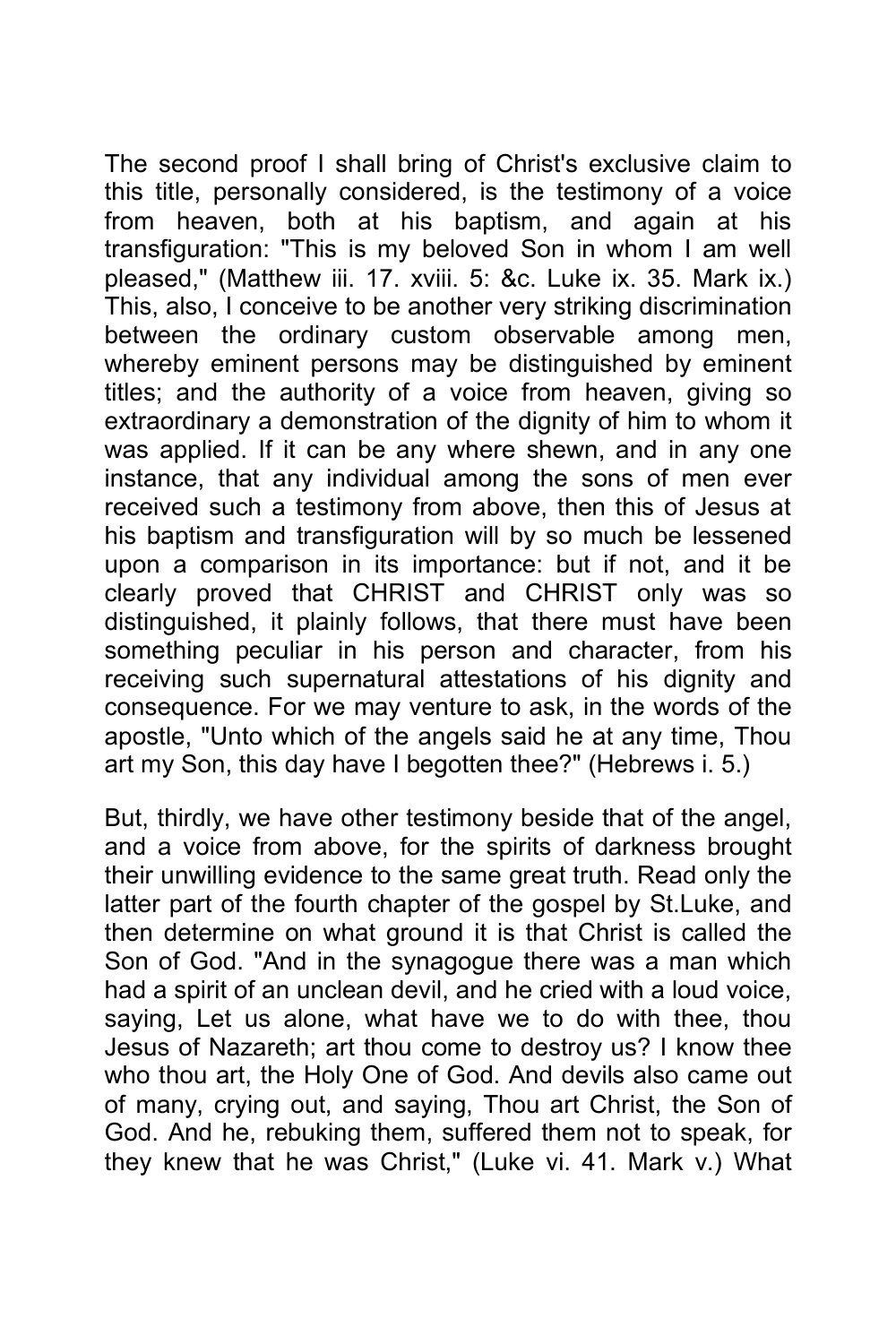overpowering evidences are these collectively considered, that the appellation of this title given to Christ is peculiar and appropriate! How any man can possibly with hold his assent to the GODHEAD of JESUS, when even apostate spirits cannot refrain, is unaccountable and surprising.

When we add to these strong testimonies the further evidence, that our blessed Lord assumed this title himself, and founded his mission expressly upon it, because he was the Son of God; this at once determines the whole, by clearly strewing that it is on his own declarations we are authorized to apply the sacred appellation to him; and from hence we have reason also to infer, that the expression carries with it all the idea that we can entertain of a divine and eternal nature. It would be tedious to particularize every instance we meet with in the history of our blessed Lord of this kind, Let a few passages suffice.

Christ had healed a cripple on the Sabbath-day; for which the Jews sought to slay him; but Jesus answered them, "My Father worketh hitherto, and I work;" therefore the Jews sought the more to kill him, because "he not only had broken the Sabbath, but had said also, that God was his Father, making himself equal with God," (John v. 17, 18.) A most positive proof this, that our blessed Lord assumed this title, and that the Jews understood it in the light of a claim and of equality with the Father, for which they were so exceedingly exasperated against him.

Sometime after this, in a conference which Christ held with the Jews, in which he declared his unity with the Father, "I and my Father are one," they took up stones again to stone him; but Jesus demanded the cause for which they did it; they replied, "for blasphemy, because that thou, being a man, makest thyself God," (John x. 30, 33.) Can any thing be more in point than this?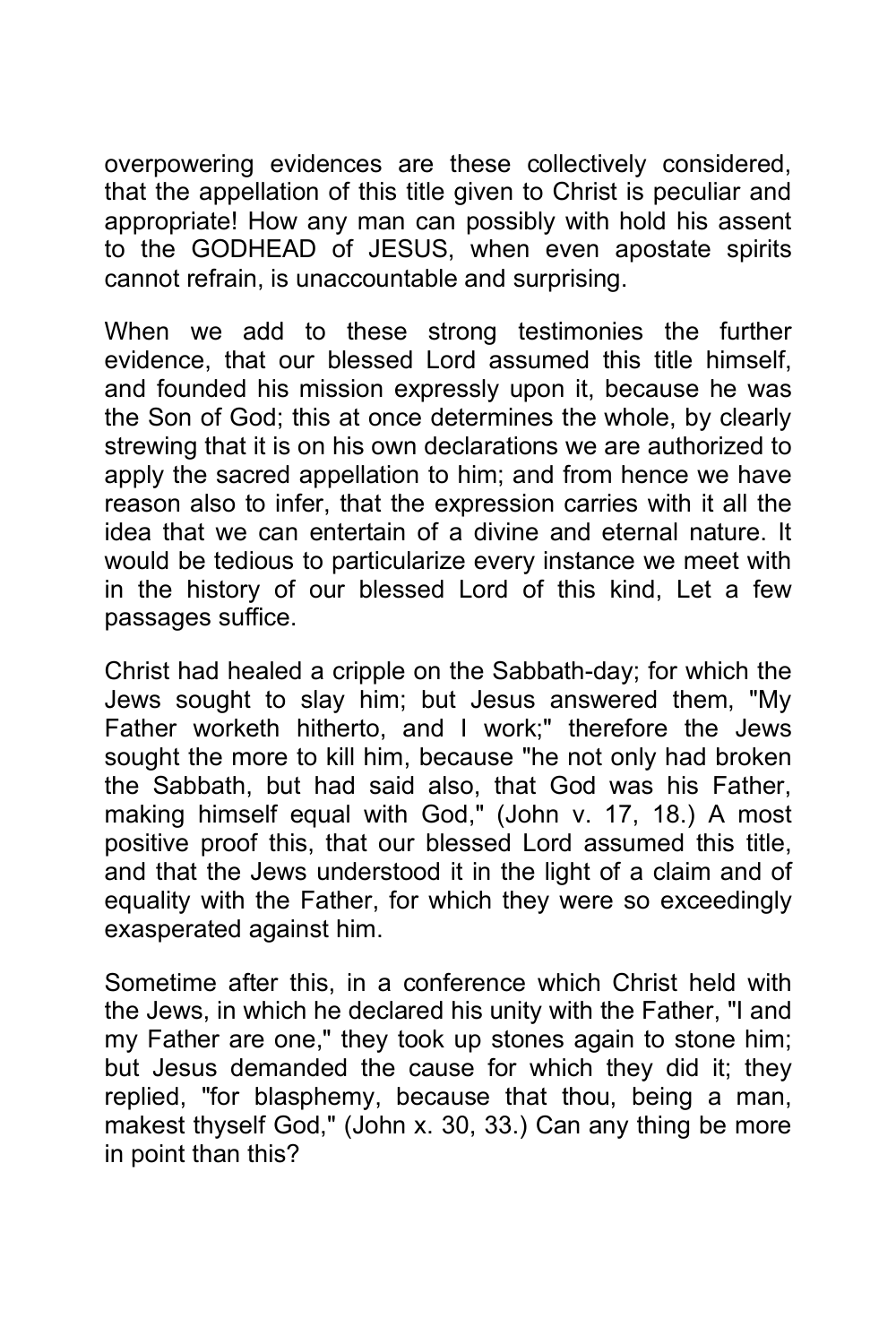Again, upon a similar occasion, when Christ had opened the eyes of one that was born blind, and much altercation and dispute arose between the Jews and the man in consequence of it, which terminated in putting him out of the synagogue, our blessed Lord met his patient, and proposed to him this very question, "Dost thou believe on the Son of God? He answered and said, Who is he, Lord, that I might believe on him? And Jesus said, Thou hast both seen him, and he it is that talketh with thee. And he said, Lord, I believe. And he worshipped him," (John ix. 35-38.) Here is an evidence the most express, plain, and positive that can be, and attended also with the divine adoration of Jesus. Would Christ have assumed this title, and accepted homage and worship by virtue of it, had not both been his just right? Would not this meek and humble Saviour rather have corrected the errors of the man, and availed himself of so good an opportunity of renouncing such a title, and enjoining the worship of God only, had not his divinity been unquestionable, and his relationship to the Father fully clear and indisputable? Judge then on what dangerous ground those men tread, who step forward with so much confidence to rob the Son of God of his due, and endeavour to degrade the eternal Son of the Father to the condition of a poor being like ourselves! What a different opinion the apostle Peter had of his Master's real character, and what sentiments he entertained of our Lord's claim to this title, may easily be gathered from the expressions he made use of in his way to Caesarea Philippi. When Christ, in order to try their faith in him, proposed to his disciples this question, "Whom do men say that I, the Son of man am? They said, Some say that thou art John the Baptist; some Elias; and others, Jeremias, or one of the Prophets." And when Christ desired to know what they thought of him, Peter, with his usual promptness, immediately cried out, "Thou art Christ the Son of the living God." Can any man suppose that this was said in compliment only? That Peter would say to a man like himself, Thou art Christ the Son of the living God? Is it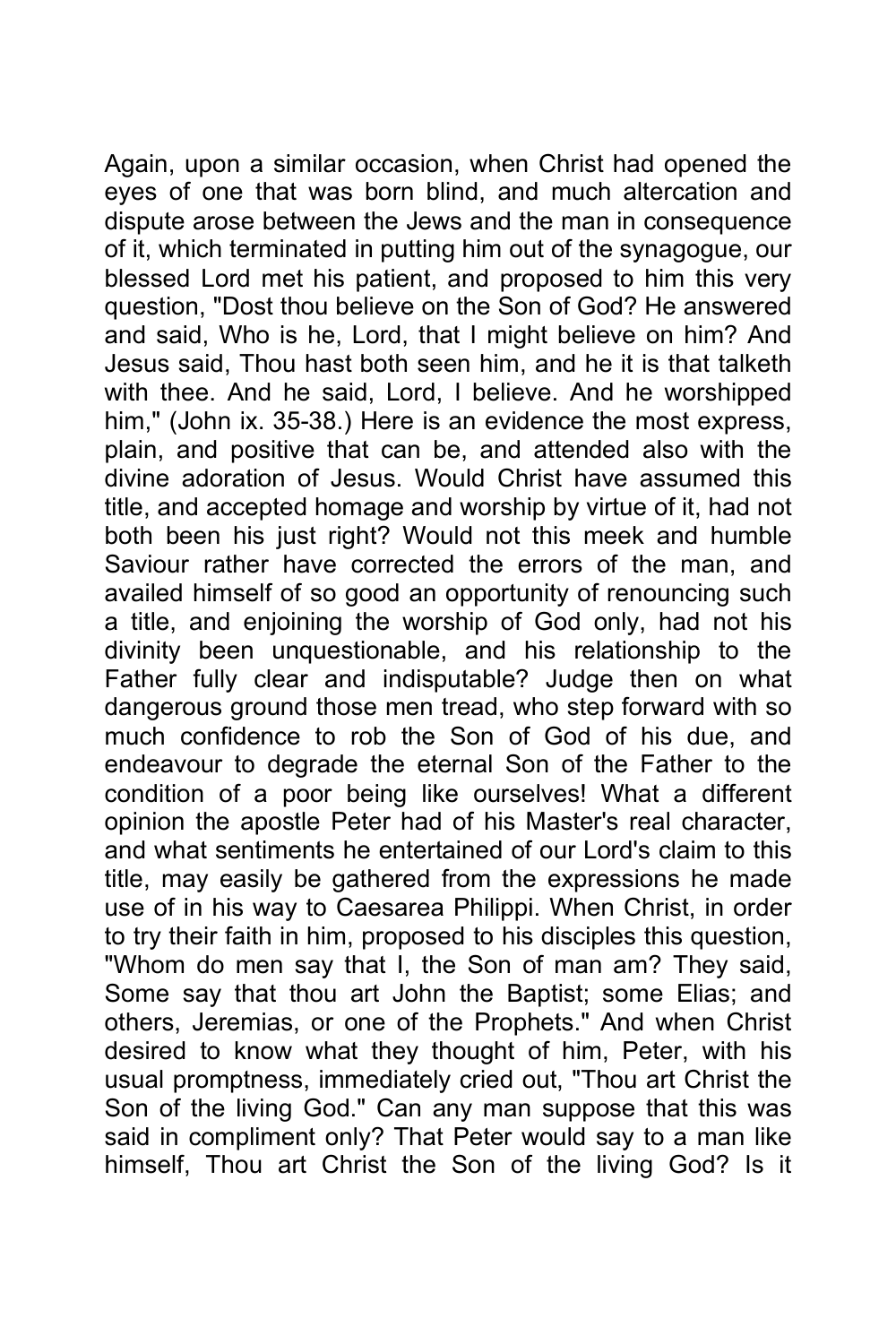possible any one can adopt such opinion? and especially when it procured for him that glorious commendation, "Blessed art thou, Simon Barjona, for flesh and blood hath not revealed it unto thee, but my Father which is in heaven," (Matt. xvi. 13.) So far indeed was this from being a common compliment, used in courtesy to distinguish men, that Christ declared it to be a truth of that superlative nature, that human discernment was unequal to the discovery of it, and it could only be revealed by God the Father. The same divine truth, it may justly be said, operates in the present hour. "The natural man receiveth not the things of the Spirit of God, for they are foolishness to him, neither can he know them, because they are spiriually discerned," (I Cor. ii. 14.)

I shall mention only one passage more, in confirmation of our Lord's assumption of this title; and that is the instance at his trial, when the high-priest demanded of Jesus, by a solemn adjuration, to tell him, "whether he were the Christ the Son of God," (Luke xxii. 70,) or as the equivalent phrase of another Evangelist expresses it, " Art thou the Christ, the Son of the Blessed?" (Mark xiv. 61). And on our Lord's declaring that he was, the high-priest rent his clothes, saying, he had spoken blasphemy. Would he have pronounce this blasphemy, if it bad been considered as nothing more than a usual complimentary title given to remarkable, characters ex offtcio? Much less would he have declared Jesus deserving of death in consequence of it? Is it not self-evident, that the Jews considered the expression in the full sense and acceptation of the word; and which, of consequence, became blasphemy, if improperly assumed? And is it not equally clear that Christ laid down his life in support of his just pretensions to this title?

Such repeated proofs of the point in question, leave no room to doubt in what sense we are to consider Christ's assumption of his character, and what ideas we are to annex to this distiguished appellation. It must be plain to every candid and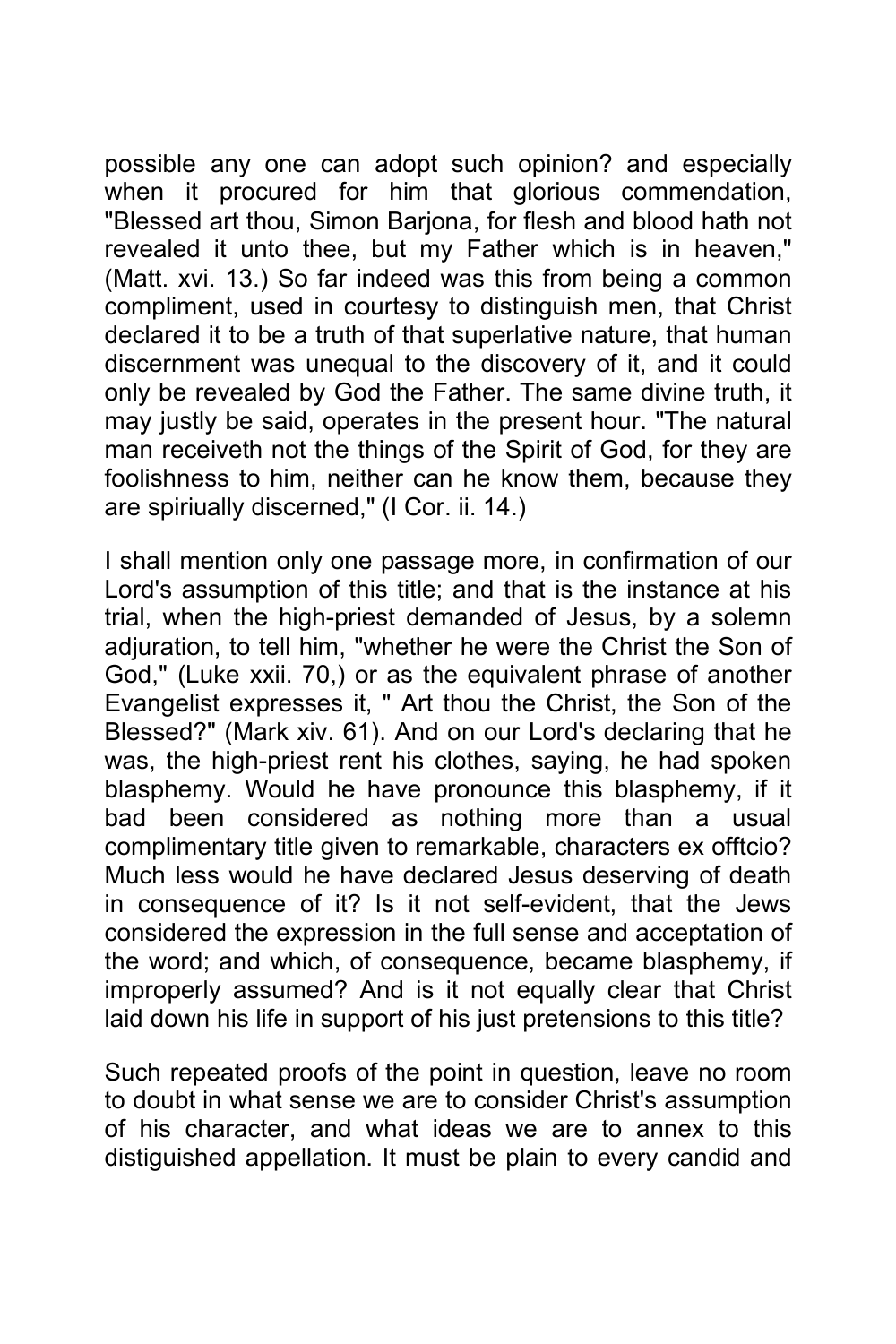unprejudiced mind, that the term made use of, when applied to the person of Jesus, differs most essentially when used in compliment to any other among the sons of men. And if we have authority to draw any inference from any one fact in the world, we may with the fullest safety conclude, from those instances, that our blessed Lord is, in the highest and most complete sense of the word, "the Son of God." Here the reasoning of the apostle is strictly applicable; "If we receive the witness of men, the witness of God is greater, and this is the witness of God which he hath testified of his Son," (John i. 5-9.)

It were unnecessary for me to go further, and enumerate the several passages we meet with in Scripture, in which Christ is particularly distinguished by this title among his apostles and followers. After the review already taken, and especially our Lord's own testimony on this point, it would, I think, be superfluous. Even what hath been now advanced on this subject, I would wish to be considered only as collateral to the main body of evidence which I purpose to bring forward in discussing the important question of our Lord's divinity.

I cannot but think the several circumstances I have laid before you, respecting the phrase itself when applied to our Saviour, are very striking and particular; but they are not so essential to our cause as to oblige us to lay the greatest stress upon them. The argument arising from hence, and much more, I think, we might with safety give up, and yet retain enough to prove the doctrine I am anxious to confirm in your minds.

The Godhead of Jesus is so conspicuous a feature in the gospel, and is supported by evidences which press upon us so closely on every side, that, I am sure, there is not any point of Christ's religion more capable of being clearly proved and ascertained, than his claim to a divine nature,